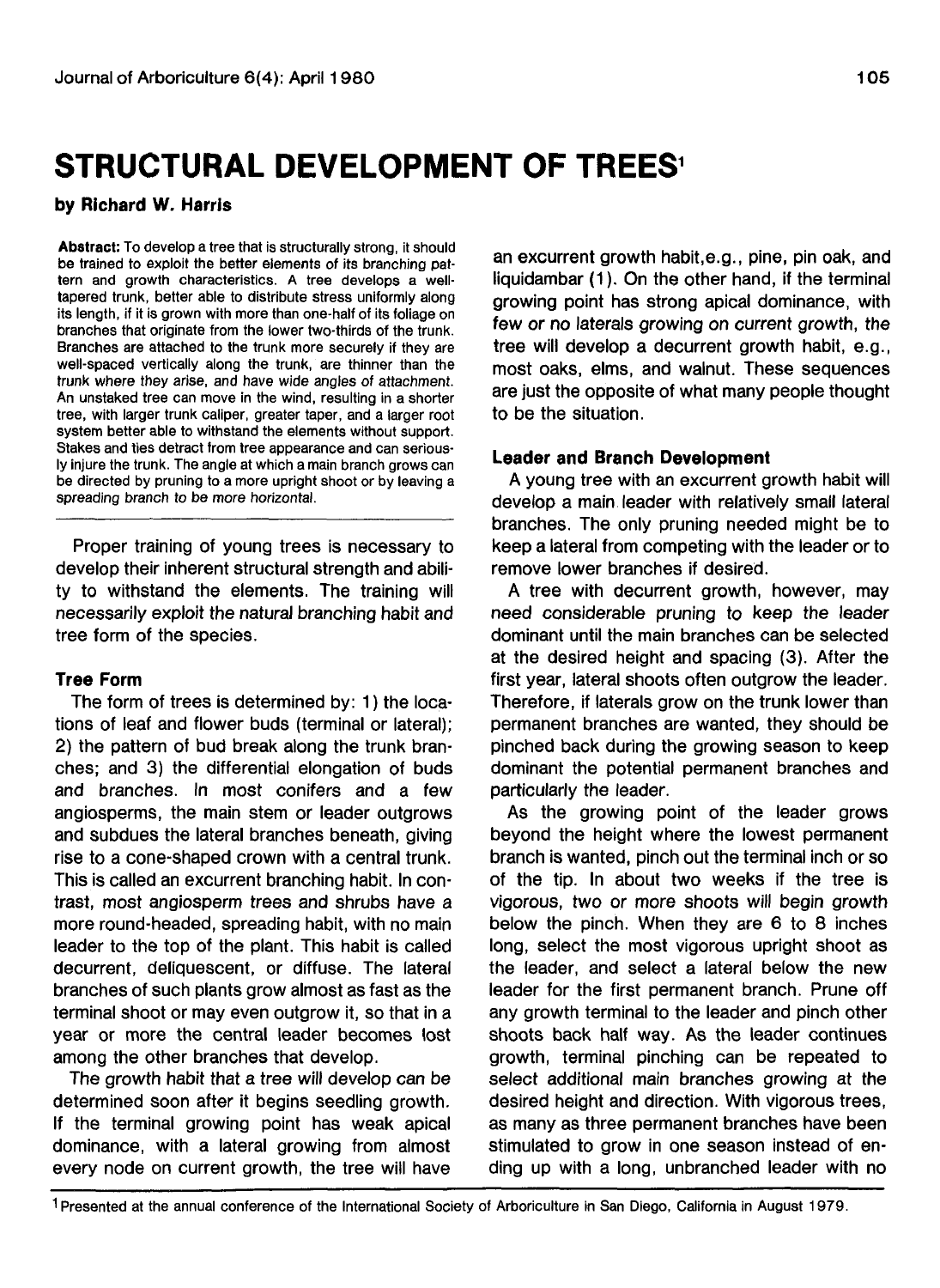Another approach is to visit the trees regularly during the first few growing seasons. Pinch back laterals growing where scaffold branches are not wanted. Let vigorous laterals in desired positions grow, though not more vigorously than the leader. These branches will originate and be selected a year later than with the first method described.

If main scaffolds are not chosen until the first winter after they have grown, they may not be where wanted and/or too close together. They also may have outgrown the leader, so that it may be difficult to achieve the desired vertical spacing of new branches.

In developing the leader and scafford branches, leave slower-growing shoots along the trunk to shade and nourish it. Keep these shoots cut back during the growing season to within a foot of the trunk. In winter, remove the largest of these temporary growths, leaving the less vigorous ones. When the trunk is 4 to 5 inches in caliper, the temporary growths can be thinned out over the next two or three years.

For scaffold branches, select vigorous branches with wide angles of attachment. Narrow angles of branch attachments with bark ridged up in the crotch are stronger than those with bark embedded in the crotch. A branch with embedded bark in its attachment to the trunk should be removed as soon as noticed. Usually another shoot will grow from the same node or one nearby. These later-growing buds usually form branches of smaller size with wider angles of attachment.

Even though vigorous branches should be chosen, the caliper of each should ideally be less than 75 percent of that of the trunk where the branch arises. Scaffold branches should be spaced vertically along and around the trunk. Vertical spacing is more important in large growing trees than small ones. For large trees, vertical spacing should be at least 18 inches to ensure reasonable separation at maturity. Trees with two or more limbs arising close together may crowd or choke out the leader when young and create a zone of weakness when mature.

A tree should be grown without rigid trunk support. Young trees need to be protected from vandalism and other physical damage, but the more freedom a tree has during its development, the better it will be able to withstand the elements (5,6). Such a tree will grow less in height, grow more in caliper, develop more taper, form a larger root system, and have more uniform xylem tissue than a tree that is rigidly staked. Staking can cause other problems, too. A staked tree can lose its ability to stand alone (2), will have stress on the trunk concentrated at the top tie (4), is often injured by rubbing against the stake or being girdled by the tie(s), and can be quite unattractive.

# **Stress Distribution**

A tree that has grown or been trained properly will have branches and foliage that are well distributed for better withstanding storms and other hazards. Leiser and Kemper (4) determined that an unstaked tree can best withstand wind stress and continue balanced growth if half or more of its foliage is on branches originating from the lower two-thirds of the trunk. Stress on such a tree will be evenly distributed along the lower 60% of its trunk, with much less stress beyond. This tree will have the growth characteristics attributed to unstaked trees.

#### **Directing Growth**

Pruning can help guide the growth of developing limbs. Vertically growing limbs are usually more vigorous than horizontal limbs. To direct a branch to more upright growth it may be necessary to prune it back to an upright lateral or bud. A tree will become wider if tall upright branches that begin to bend outward are not pruned. Laterals will grow from near the top of the curving branch. These laterals will be further from the center of the tree than if the original upright branch were headed to an outward-facing bud. Upright branches can be forced to grow outward also by putting a stick or straight shoot between the trunk and the branch to be spread. Be sure the branch is strongly attached or it may split out. The spreader can be removed in a year or two.

#### **Trunk Free to Move Literature Cited**